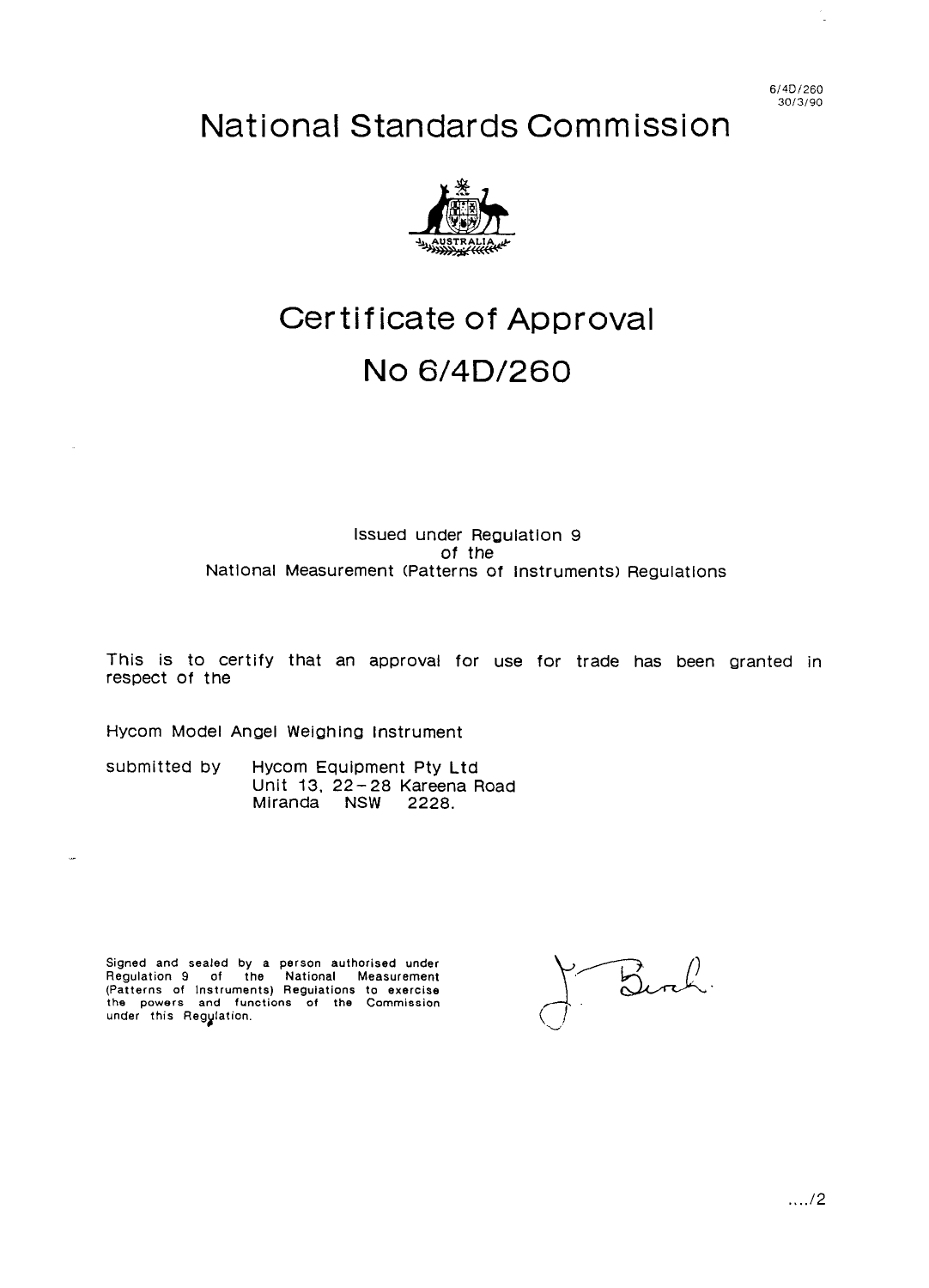# **CONDITIONS OF APPROVAL**

This approval is subject to review on or after 1/11/94. This approval expires in respect of new instruments on 1/11/95.

Instruments purporting to comply with this approval shall be marked NSC No 6/4D/260 and only by persons authorised by the submlttor.

It is the submlttor's responsibility to ensure that all instruments marked with this approval number are constructed as described In the drawlngs and specifications lodged wlth the Commlsslon and wlth the relevant Certificate of Approval and Technical Schedule. Fallure to comply with this Condition may attract penalties under Section 19B of the Natlonal Measurement Act and may result in cancellation or wlthdrawal of the approval, In accordance with the Commisslon's Document 106.

The Commission reserves the right to examine any instrument or component of an Instrument purporting to comply wlth this approval.

Auxiliary devices used wlth thls Instrument shall comply wlth the requirements of General Supplementary Certificates NOS Sl/O and/or 52/O, as appropriate.

#### **DESCRIPTIVE ADVICE**

#### Pattern: **approved** 26/10/89

A Hycom model Angel self-indicating price-computing weighing instrument of 15 kg capacity with a verification scale interval of 0.005 kQ.

Technical Schedule No 6/4D/260 describes the pattern.

# **FILING ADVICE**

The documentation for this approval comprises:

Certificate of Approval No 6/4D/260 dated 30/3/90 Technical Schedule No 6/4D/260 dated 30/3/90 (incl. Test Procedure) Figure 1 dated 30/3/90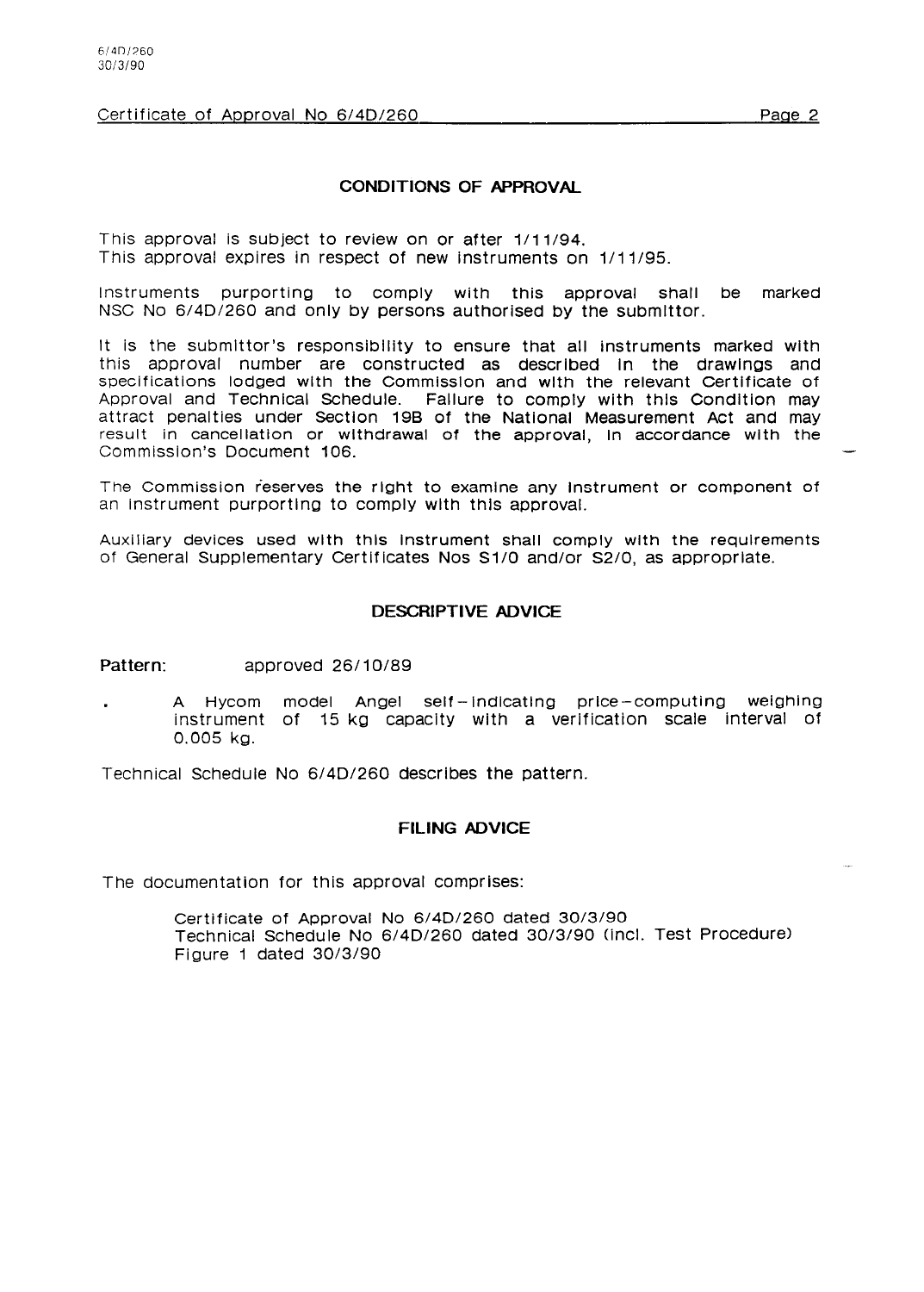

National Standards Commission

# **TECHNICAL SCHEDULE No 6/4D/260**

**Pattern:**  Hycom Model Angel Weighing Instrument.

**Submittor:**  Hycom Equipment Pty Ltd Unit 13, 22-28 Kareena Road Mlranda NSW **2228.** 

#### 1. **Descrlptlon of Pattern**

A Hycom model Angel self -indicating price-computing weighing instrument of 15 kg Capacity wlth a verlflcatlon Scale Interval of 0.005 kg (Figure 1). The instrument has unit price to \$999.99/kg and price to \$999.99, and may be fitted with output sockets for the connection of peripheral and/or auxiliary devices.

The Instrument may be as shown In Figure 1 or with the dlsplay unit and/or welghing unit and/or keyboard In separate housings.

#### **1.1 Zero**

Zero is automatically corrected to within  $\pm$ 0.25e whenever power is applied and whenever the instrument comes to rest within 0.5e of zero. The zero light illuminates whenever zero Is set within 0.25e.

#### **1.2 Display Check**

A display check Is Initiated whenever the TEST button Is pressed.

#### **1.3 Tare**

A semi-automatic taring device of up to 9.995 kg capacity may be fitted.

#### **1.4 Cash Register Facility**

The Instrument may be connected to a cash register in which case an additional button may be fitted to the front panel of the instrument.

#### 1.5 **Markings**

Instruments are marked with the followlnQ data, together in one locatlon:

| Manufacturer's name or mark |                 |  |
|-----------------------------|-----------------|--|
| Serial number               |                 |  |
| NSC approval number         | NSC No 6/4D/260 |  |
| Accuracy class              | Œ               |  |
| Maximum capacity            | Max $ka *$      |  |
| Minimum capacity            | Min  kg *       |  |
| Verification scale interval | $e = d =$ kg *  |  |
| Maximum subtractive tare    | $T = -$ kg      |  |

\* Repeated In the VlCinity of each readlng face.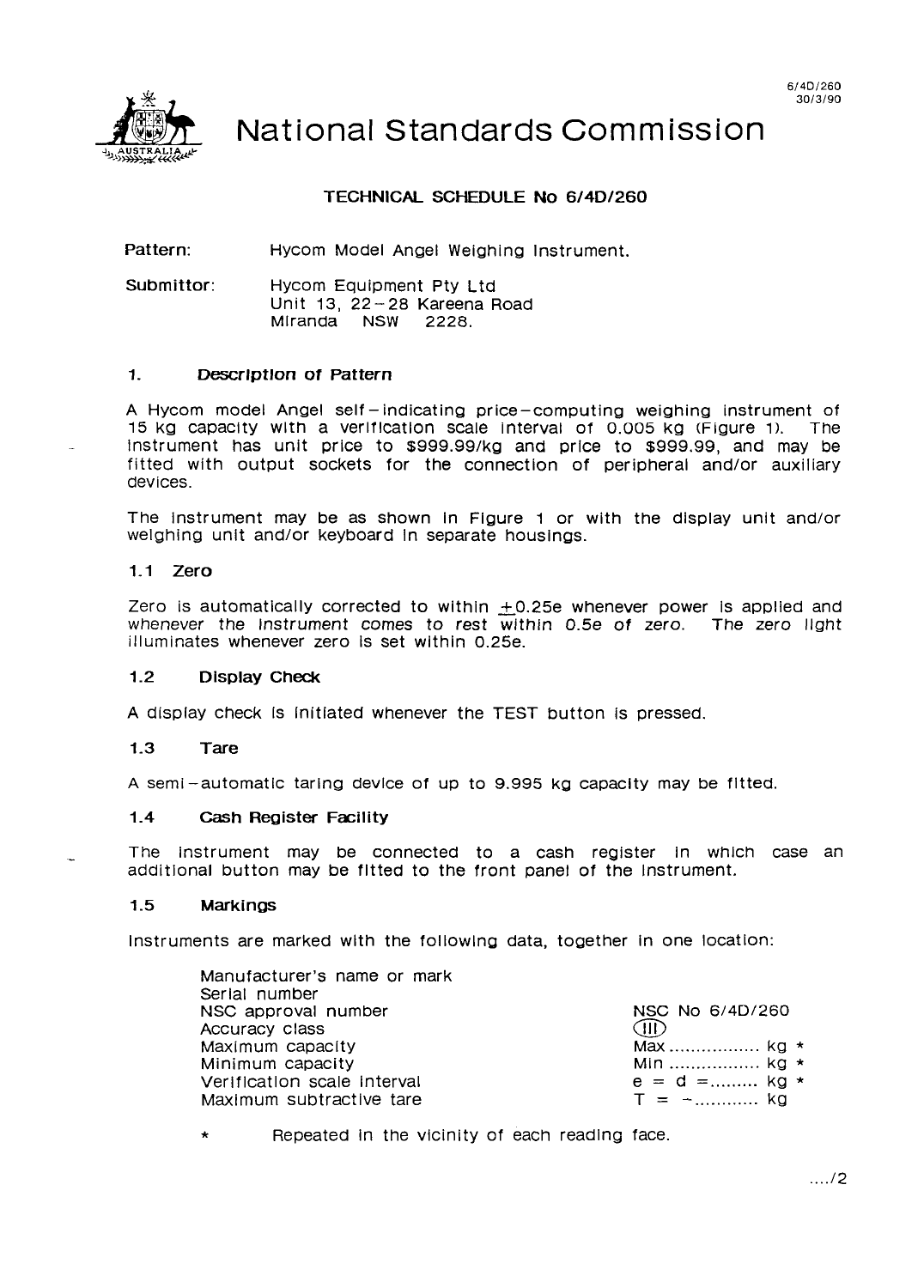Technical Schedule No 6/4D/260

# **1.6 Levelling**

The instrument is provided wlth adjustable feet and adjacent to the level indicator is a notice advising that the Instrument must be level when In use.

# **1.7 Verification Provision**

Provision is made for a verification mark to be applied.

# **TEST PROCEDURE**

Instruments should be tested in conjunction wlth any relevant tests specified in the Inspector's Handbook.

# **Maximum Permissible Errors at Verification/Certlficatlon**

The maxlmum permlsslble errors for Increasing and decreasing loads, expressed in terms of verlflcation scale Interval (e), wlth the Instrument adJusted to zero within  $\pm$ 0.25e at no load, are:

 $+0.5e$  for loads from 0 to 500e;  $+1.0$ e for loads over 500e up to 2 000e; and  $+1.5e$  for loads over 2 000e.